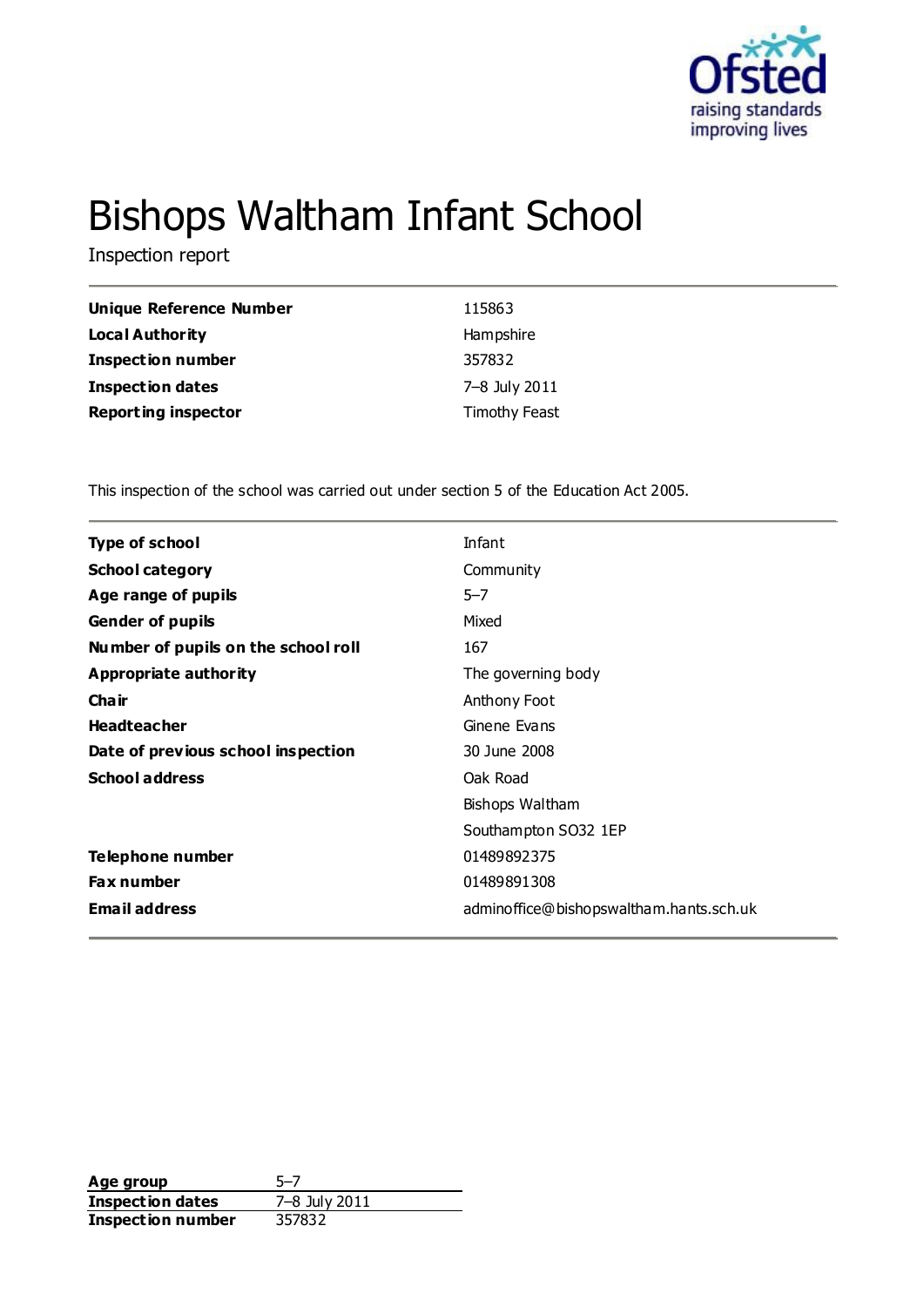The Office for Standards in Education, Children's Services and Skills (Ofsted) regulates and inspects to achieve excellence in the care of children and young people, and in education and skills for learners of all ages. It regulates and inspects childcare and children's social care, and inspects the Children and Family Court Advisory Support Service (Cafcass), schools, colleges, initial teacher training, work-based learning and skills training, adult and community learning, and education and training in prisons and other secure establishments. It assesses council children's services, and inspects services for looked after children, safeguarding and child protection.

Further copies of this report are obtainable from the school. Under the Education Act 2005, the school must provide a copy of this report free of charge to certain categories of people. A charge not exceeding the full cost of reproduction may be made for any other copies supplied.

If you would like a copy of this document in a different format, such as large print or Braille, please telephone 0300 123 4234, or email **[enquiries@ofsted.gov.uk](mailto:enquiries@ofsted.gov.uk)**.

You may copy all or parts of this document for non-commercial educational purposes, as long as you give details of the source and date of publication and do not alter the documentation in any way.

To receive regular email alerts about new publications, including survey reports and school inspection reports, please visit our website and go to 'Subscribe'.

Royal Exchange Buildings St Ann's Square Manchester M2 7LA T: 0300 123 4234 Textphone: 0161 618 8524 E: **[enquiries@ofsted.gov.uk](mailto:enquiries@ofsted.gov.uk)**

W: **[www.ofsted.gov.uk](http://www.ofsted.gov.uk/)**

© Crown copyright 2011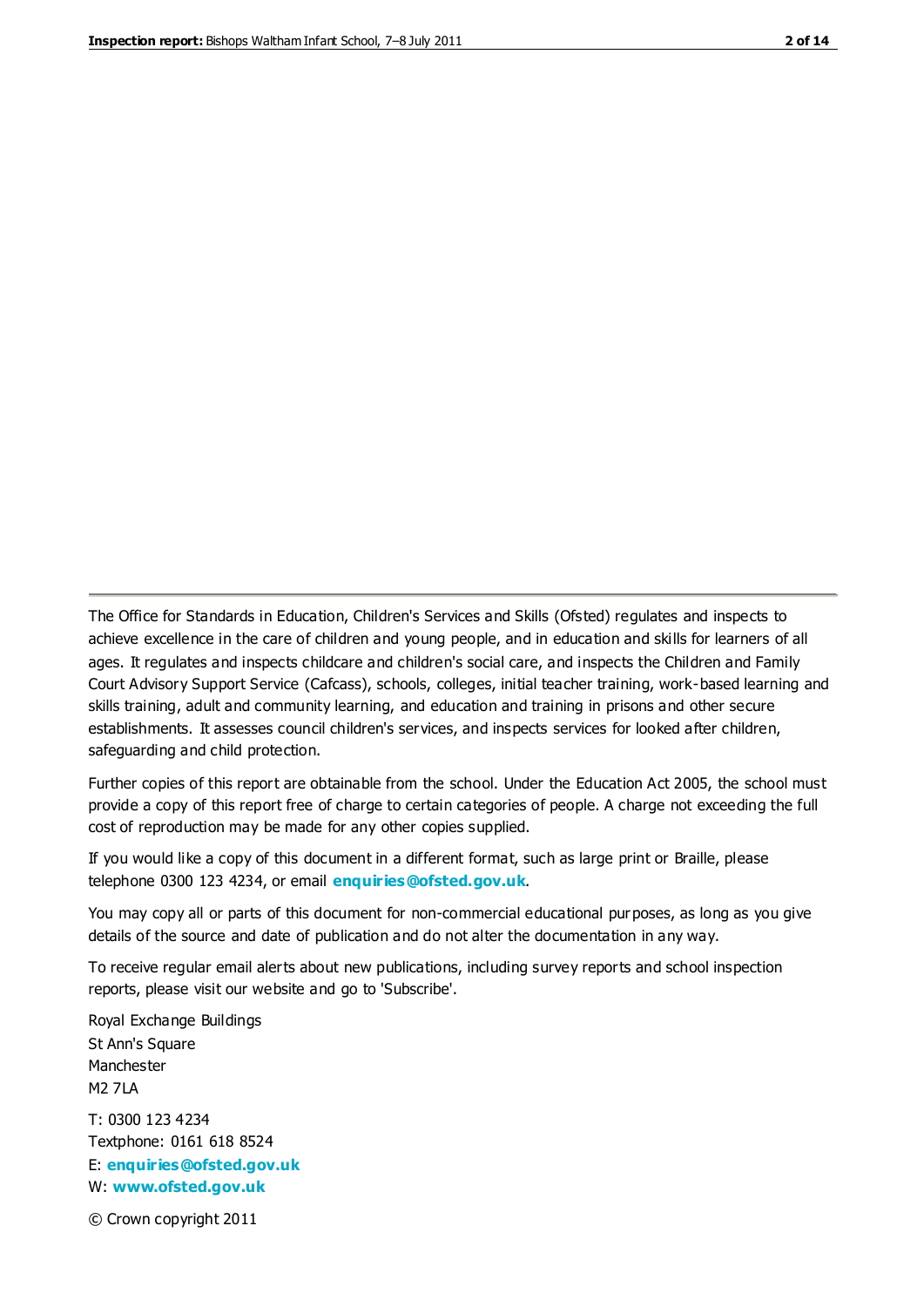# **Introduction**

This inspection was carried out by three additional inspectors. Fifteen lessons were observed taught by seven teachers. Meetings were held with the pupils, members of the governing body and the staff and an observation was made of a Parents' Forum meeting. The inspectors observed the school's work, and looked in detail at assessment data and its analysis, documents regarding the care and protection of pupils (safeguarding), minutes of governing body meetings and records of the headteacher's observations of lessons. The team also looked at and analysed the 88 responses of parents and carers to the questionnaire that were sent out for the inspection.

The inspection team reviewed many aspects of the school's work. It looked in detail at a number of key areas.

- $\blacksquare$  The extent to which writing had improved since the last inspection.
- The reasons for the improvement in attainment in mathematics.
- $\blacksquare$  The extent to which boys are closing the performance gap with the girls.
- The extent to which the changes in the curriculum have met the different needs of the pupils.
- The impact of senior leaders on raising attainment and improving the quality of the provision.

# **Information about the school**

This is a smaller than average for a primary school, although numbers on roll have risen since the last inspection.

Almost all the pupils are from a White British heritage. The proportion of pupils with special educational needs and/or disabilities is low and almost none of the pupils have a statement of special educational needs. The proportion of pupils known to be eligible for free school meals is broadly average. The school has been awarded Healthy School status and the Activemark. The school manages a pre-school Early Birds Club and this was observed as part of the inspection. There is in addition onsite pre- and post-school provision which is not managed by the governing body and which was not part of this inspection. The headteacher has been appointed since the last inspection and is just completing her second year in post. The school works closely with other local schools as part of a cluster focused on raising attainment and the quality of provision.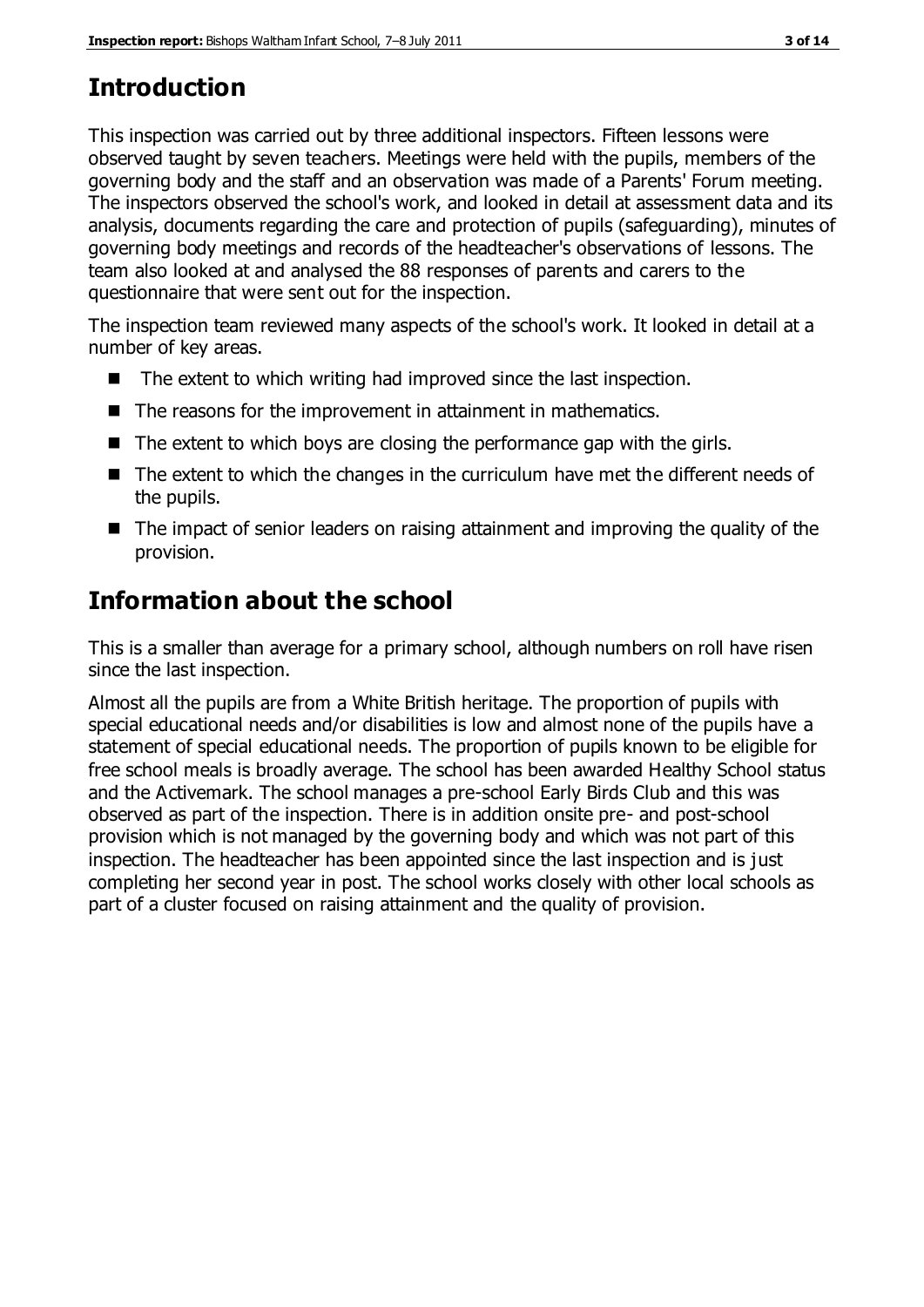**Inspection grades: 1 is outstanding, 2 is good, 3 is satisfactory, and 4 is inadequate** Please turn to the glossary for a description of the grades and inspection terms

# **Inspection judgements**

| Overall effectiveness: how good is the school?  |  |
|-------------------------------------------------|--|
| The school's capacity for sustained improvement |  |

## **Main findings**

This is an outstanding school that has improved considerably since its previous inspection. Outcomes for pupils are excellent in their academic and personal development. Pupils' behaviour is outstanding. Despite their young age, the pupils show a very considered understanding of how to stay safe and how to keep fit and healthy, which have been recognised by national awards. The pupils' evident enjoyment of their education is reflected in their high attendance and excellent punctuality. School leaders have been particularly successful in reducing the amount of schooling lost by families taking their holidays during term time.

Children make a good start in the Reception classes. They make particularly good progress with their literacy skills. The good progress in speaking and listening was seen in their mature conversations in lessons, for example when they were role playing in a veterinary surgery and their books contain evidence of their progress in writing. Less evidence was seen of children benefiting from child-initiated activities or of the outdoor area being used in an imaginative way.

The good start children make in Reception classes prepares them well for the next stage of their education. Their rapid progress by the end of Year 2 has been encouraged by the excellent new curriculum that has been introduced. The pupils identified that one of the best things about the school was the 'topics'. Topics such as castles, HMS Victory and pirates have resulted in excellent progress. They have helped the boys to close the performance gap with the girls. Pupils with special educational needs and/or disabilities make outstanding progress, as do the pupils known to be eligible for free school meals. Progress is better in reading and mathematics than it is in writing, but progress in writing has improved and there has been good improvement in the writing of higher attainers, the key issue for improvement from the last inspection. As a result of this excellent progress, attainment at the end of Year 2 is consistently high and has improved since the last inspection.

Teaching is outstanding overall and consistently so in Year 2 with excellent teaching elsewhere. Assessment information is used extremely well. Pupils' progress is underpinned by the excellent care, guidance and support that pupils receive.

The headteacher shares with the governing body and staff a clear vision of a high performing school and has successfully translated this vision into an outstanding school, which emphasises the importance of every individual pupil succeeding. The governing body contributes well to the sharply-focused whole-school planning. The well-being and safety of the pupils are at the heart of the school's work and in this respect the headteacher has the backing of a very large majority of the parents. Safeguarding is outstanding. Connections with the local community are extensive. Links with communities and different cultures further afield are beginning to be developed so pupils can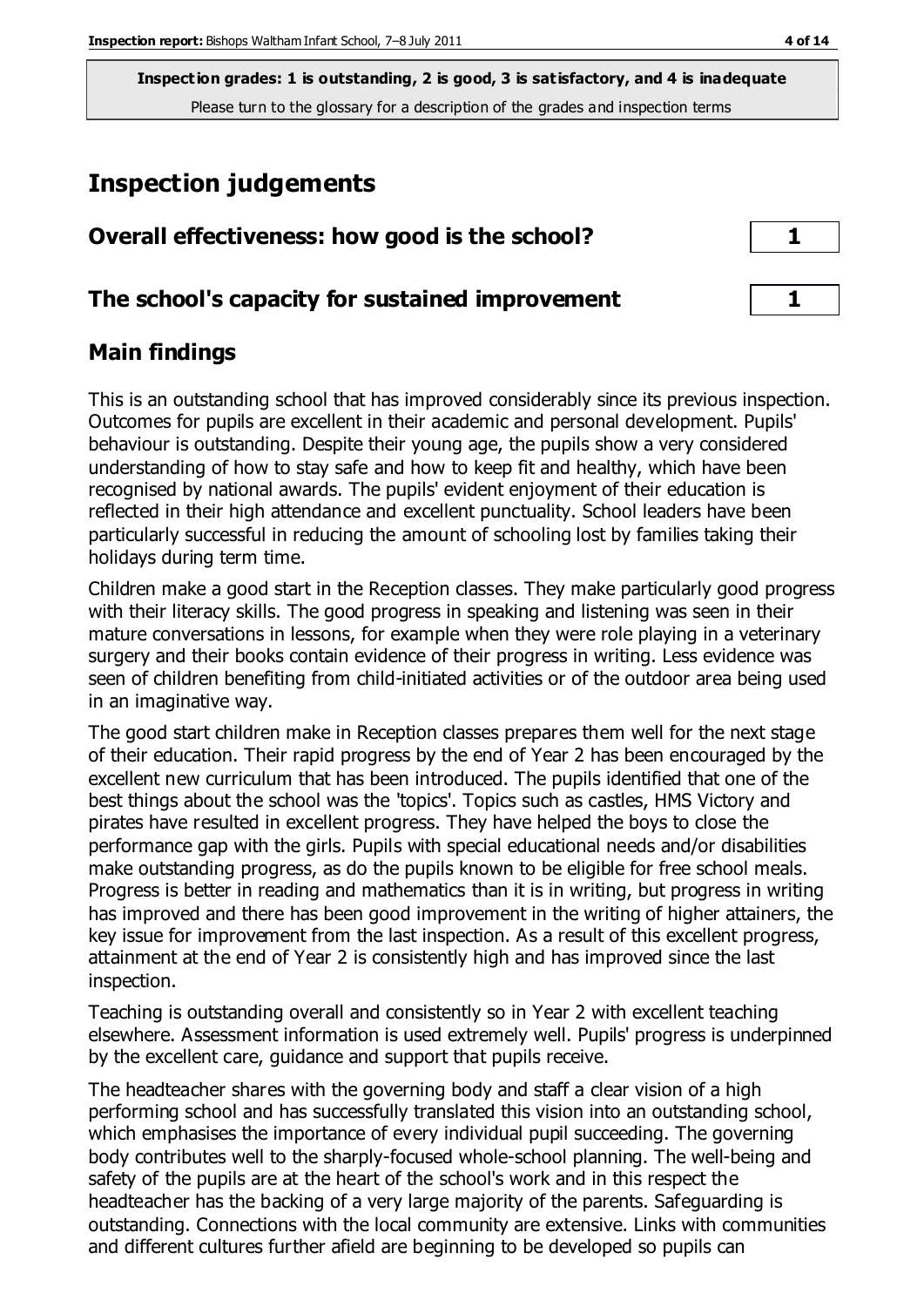**Inspection grades: 1 is outstanding, 2 is good, 3 is satisfactory, and 4 is inadequate** Please turn to the glossary for a description of the grades and inspection terms

appreciate ways in which they are similar to, and different from, their own. The school has met nearly all of its challenging targets. Its self-evaluation is rigorous and accurate and demonstrates school leaders' considerable capacity to sustain high standards and for the school to continue to improve.

# **What does the school need to do to improve further?**

- By November 2011, provide regular opportunities for children in the Early Years Foundation Stage to experience innovative use of the outdoor area and to take advantage of more opportunities for child-initiated activities and for these opportunities to be reflected in the teachers' planning.
- By November 2011, provide regular opportunities for pupils to develop their understanding of similarities and differences between their own and others' cultures.

# **Outcomes for individuals and groups of pupils 1**

Children start in the Reception classes with a level of skills broadly typical for their age and show good progress over the year. In their personal, social and emotional development they play well together, sharing resources such as the sand tray. Writing and speaking and listening skills are particularly well developed as a result of the opportunities provided to practise them. Children show the most progress in developing their knowledge and understanding of the world.

As a result of this good progress in the Reception classes, pupils in Year 1 begin the year at levels above those expected for their age. They all continue to make at least good progress with many of the year group making exceptional progress, particularly in reading and mathematics. School leaders have introduced a new scheme to raise progress rates in writing and this is having a tangible impact, as shown in the writing of poetry on how colours relate to their feelings. Pupils' progress in Year 2 accelerates and by the end of the year attainment is high in relation to national averages. Boys' progress enables boys to narrow, but not yet close, the gap with the performance of girls. Pupils with special educational needs and/or disabilities make excellent progress. Pupils have written excellent accounts of life aboard HMS Victory at the time of Trafalgar and their improved writing reflects the skilled focus on this aspect by teachers. The greatest improvement across the school since the last inspection has been in mathematics and the raising of attainment has been helped by dividing the year groups by ability for lessons in this subject.

Pupils are really keen to learn and do well and demonstrate much enjoyment in lessons. Excellent concentration and focus on mastering a difficult skill were seen in the music lesson where Year 1 pupils were focused on a particularly difficult series of 'rounds'. Pupils' spiritual, moral, social and cultural development is good, reflecting the school's ethos of respect and responsibility, but school leaders recognise that there is still more to do for pupils to have a good insight into the similarities and differences between their own and others' cultures.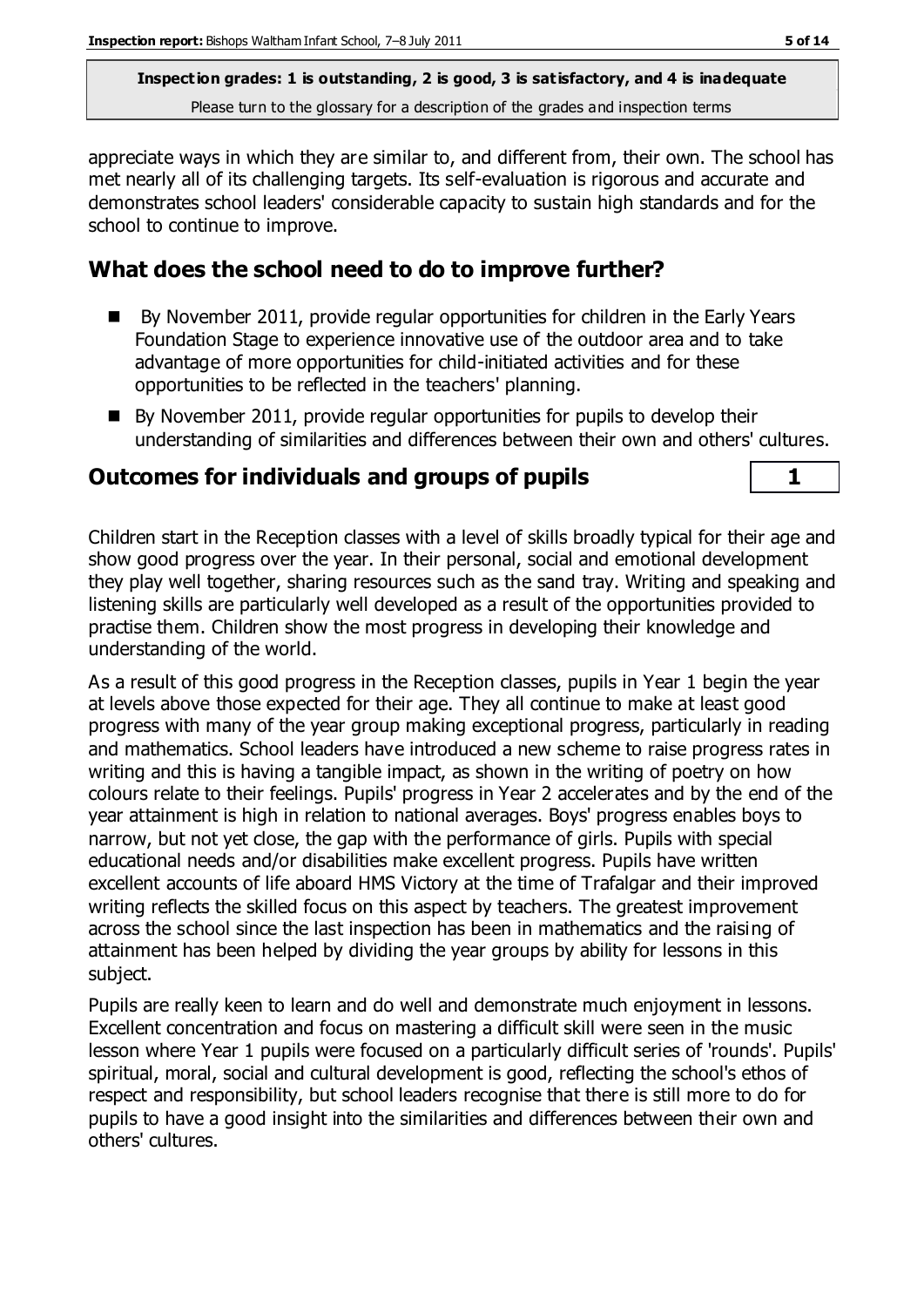Please turn to the glossary for a description of the grades and inspection terms

These are the grades for pupils' outcomes

| Pupils' achievement and the extent to which they enjoy their learning                                                     | 1 |
|---------------------------------------------------------------------------------------------------------------------------|---|
| Taking into account:<br>Pupils' attainment <sup>1</sup>                                                                   | 1 |
| The quality of pupils' learning and their progress                                                                        | 1 |
| The quality of learning for pupils with special educational needs and/or disabilities<br>and their progress               | 1 |
| The extent to which pupils feel safe                                                                                      | 1 |
| Pupils' behaviour                                                                                                         |   |
| The extent to which pupils adopt healthy lifestyles                                                                       | 1 |
| The extent to which pupils contribute to the school and wider community                                                   |   |
| The extent to which pupils develop workplace and other skills that will contribute to<br>their future economic well-being |   |
| Taking into account:                                                                                                      |   |
| Pupils' attendance <sup>1</sup>                                                                                           | 1 |
| The extent of pupils' spiritual, moral, social and cultural development                                                   | 2 |

<sup>1</sup> The grades for attainment and attendance are: 1 is high; 2 is above average; 3 is broadly average; and 4 is low

## **How effective is the provision?**

There are many strengths to the quality of teaching, especially in Year 2 and, as a result, pupils' outcomes are outstanding. Teachers know the pupils very well and, using the information from the improved tracking arrangements, plan very well to meet the individual needs of pupils. Lessons engage and enthuse pupils, for example when pupils went out to explore a pirate trail to develop their knowledge and understanding of quarter hours when telling the time. Teachers accurately assess the progress of pupils and in the best lessons encourage pupils to assess their own work and the work of others.

The curriculum has been extensively re-modelled since the arrival of the current headteacher with the view that 'every lesson counts, every day counts'. The new topics inspire the pupils to do well, for example the pirate project at the time of the inspection, contributing to the improved performance of all pupils, particularly of the boys. The curriculum is enriched by an extensive range of visits and visitors which are appreciated by the pupils and who benefit from working with other schools and providers. The curriculum and pupil outcomes benefit from specialist teaching in areas such as music and French.

The school's focus is the safety and well-being of the pupils and adults are extremely effective in their care and welfare of pupils. School procedures are robust for dealing with all circumstances. Pupils and parents and carers are extremely confident that everybody is kept safe and secure.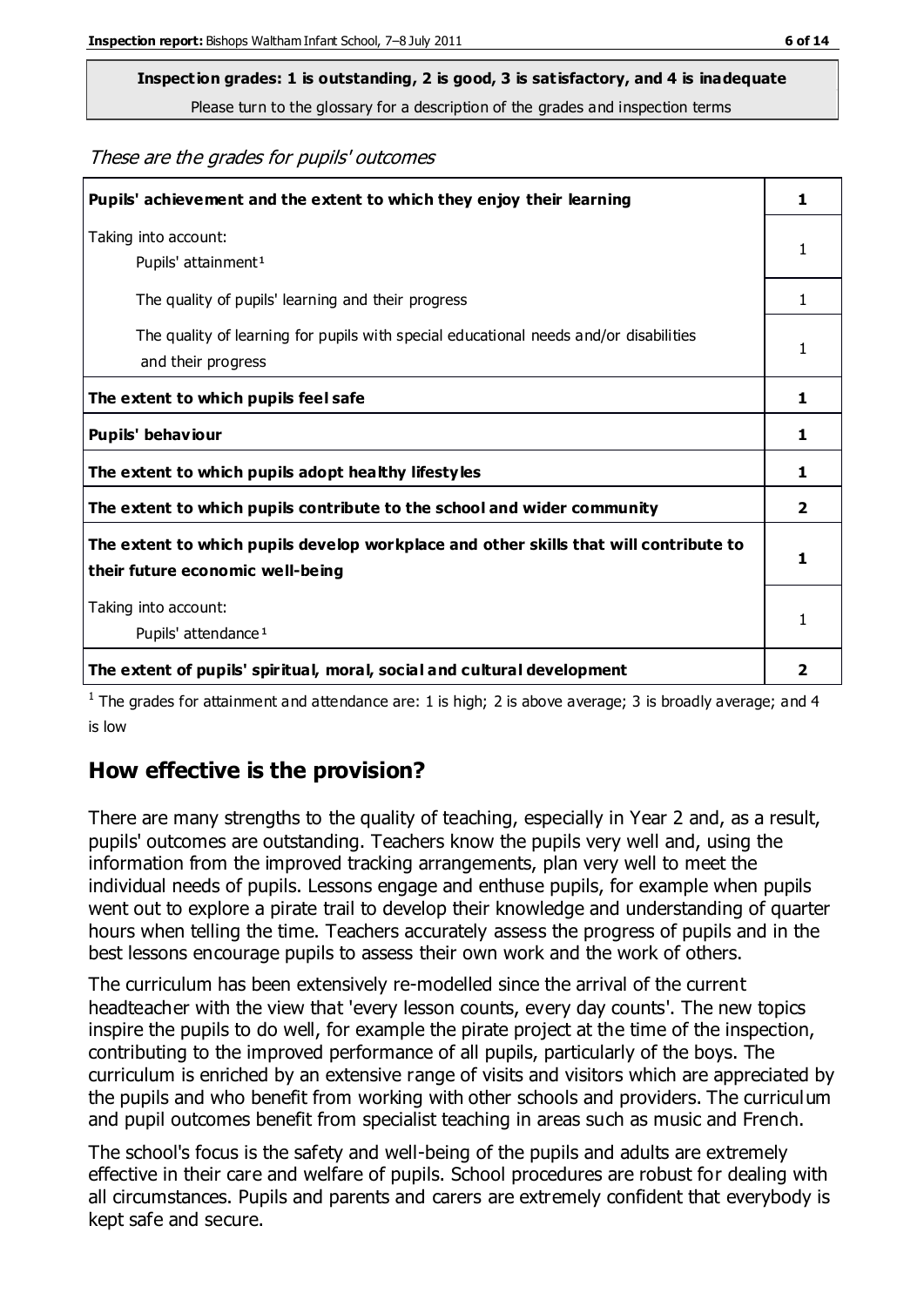Please turn to the glossary for a description of the grades and inspection terms

These are the grades for the quality of provision

| The quality of teaching                                                                                    |  |
|------------------------------------------------------------------------------------------------------------|--|
| Taking into account:<br>The use of assessment to support learning                                          |  |
| The extent to which the curriculum meets pupils' needs, including, where relevant,<br>through partnerships |  |
| The effectiveness of care, guidance and support                                                            |  |

#### **How effective are leadership and management?**

The headteacher's high expectations have led to substantial improvements since the last inspection. She has been helped in this by other senior leaders and the governing body. There is a shared vision for the school to be a centre of excellence, a vision appreciated by almost all of the parents and carers. Staff morale is high and a number commented very favourably on the improvements since the last inspection. There is rigorous monitoring of the quality of provision and this has led to improvement in areas such the curriculum, attendance and tracking and monitoring of pupils' progress. All of these have contributed significantly to the raising of attainment. The improvement in attendance is a good example of the school working in partnership with other schools in the cluster. Safeguarding procedures are outstanding and extremely effective in contributing to pupils' well-being. There is a clear vision of what constitutes effective teaching and the headteacher's monitoring feeds back on teachers' areas for improvement which are incorporated into the school's improvement plan. This has had a substantial impact on improving the attainment and the progress of the pupils.

The school's excellent promotion of equality is reflected not only in the closing of the gap between the girls' and the boys' performance and in the excellent progress of pupils with special educational needs and/or disabilities, but also in the absence of discriminatory behaviour. Members of the governing body have contributed well to moving the school forward and have contributed to the improvement plan, for example in relation to improving community cohesion which they have agreed needs embedding further in the work of the school. The searching analysis and extensive monitoring undertaken by school leaders and by the governing body contribute significantly to the school's continuing capacity to improve even more.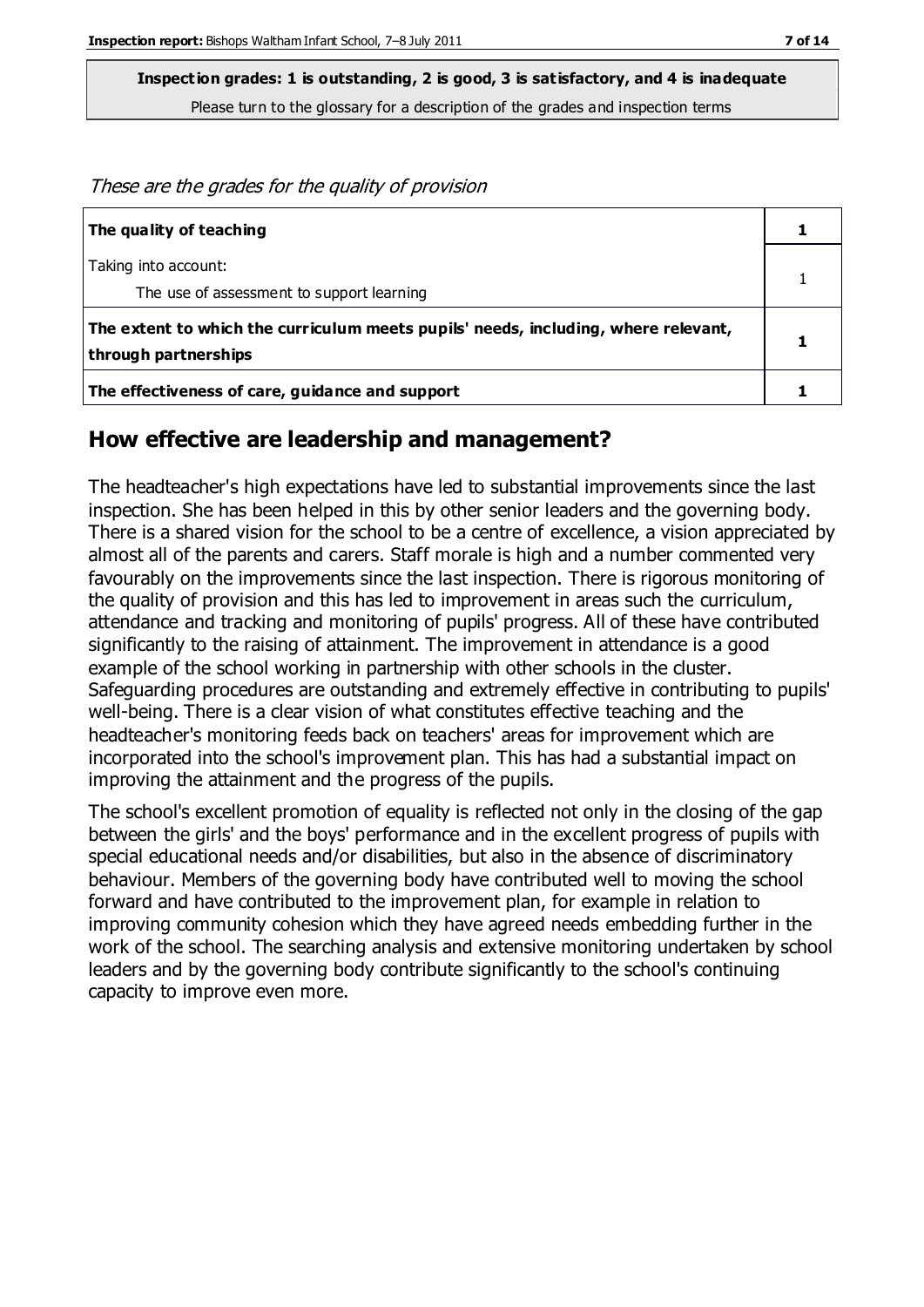Please turn to the glossary for a description of the grades and inspection terms

These are the grades for leadership and management

| The effectiveness of leadership and management in embedding ambition and driving<br>improvement                                                                  |                |
|------------------------------------------------------------------------------------------------------------------------------------------------------------------|----------------|
| Taking into account:<br>The leadership and management of teaching and learning                                                                                   |                |
| The effectiveness of the governing body in challenging and supporting the<br>school so that weaknesses are tackled decisively and statutory responsibilities met | 2              |
| The effectiveness of the school's engagement with parents and carers                                                                                             | 2              |
| The effectiveness of partnerships in promoting learning and well-being                                                                                           | 2              |
| The effectiveness with which the school promotes equality of opportunity and tackles<br>discrimination                                                           | 1              |
| The effectiveness of safeguarding procedures                                                                                                                     | 1              |
| The effectiveness with which the school promotes community cohesion                                                                                              | $\overline{2}$ |
| The effectiveness with which the school deploys resources to achieve value for money                                                                             | 1              |

### **Early Years Foundation Stage**

The provision and outcomes for children in the Reception classes are good. Good personal and social skills are developed through a range of activities that encourage children to share well and to develop their knowledge of the world. For example, when asked to consider the safety of minibeasts that had 'hypothetically' escaped from Marwell Zoo, the children were able to determine what would be a suitable habitat and create it, working well in groups of three. This activity showed them to be confident in speaking and listening. They are confident in sharing their writing of new words with adults and are competent in exploring new programmes on the computer. Adult care for the children is excellent as it is in the rest of the school with staff working hard to ensure children feel comfortable in their learning environment.

By the end of the Reception year, children have above average skills, particularly in numeracy, aspects of literacy and knowledge and understanding of the world and in aspects of their personal development. Excellent links are made with the local pre-school providers and the effectiveness of the transition arrangements was evident on the visit of next year's Reception children on the first morning of the inspection. This illustrated that children are well prepared for their start at the school. The guidance and support they receive, together with the good teaching in the Reception classes, mean that children are well prepared for when they move into Year 1 classes.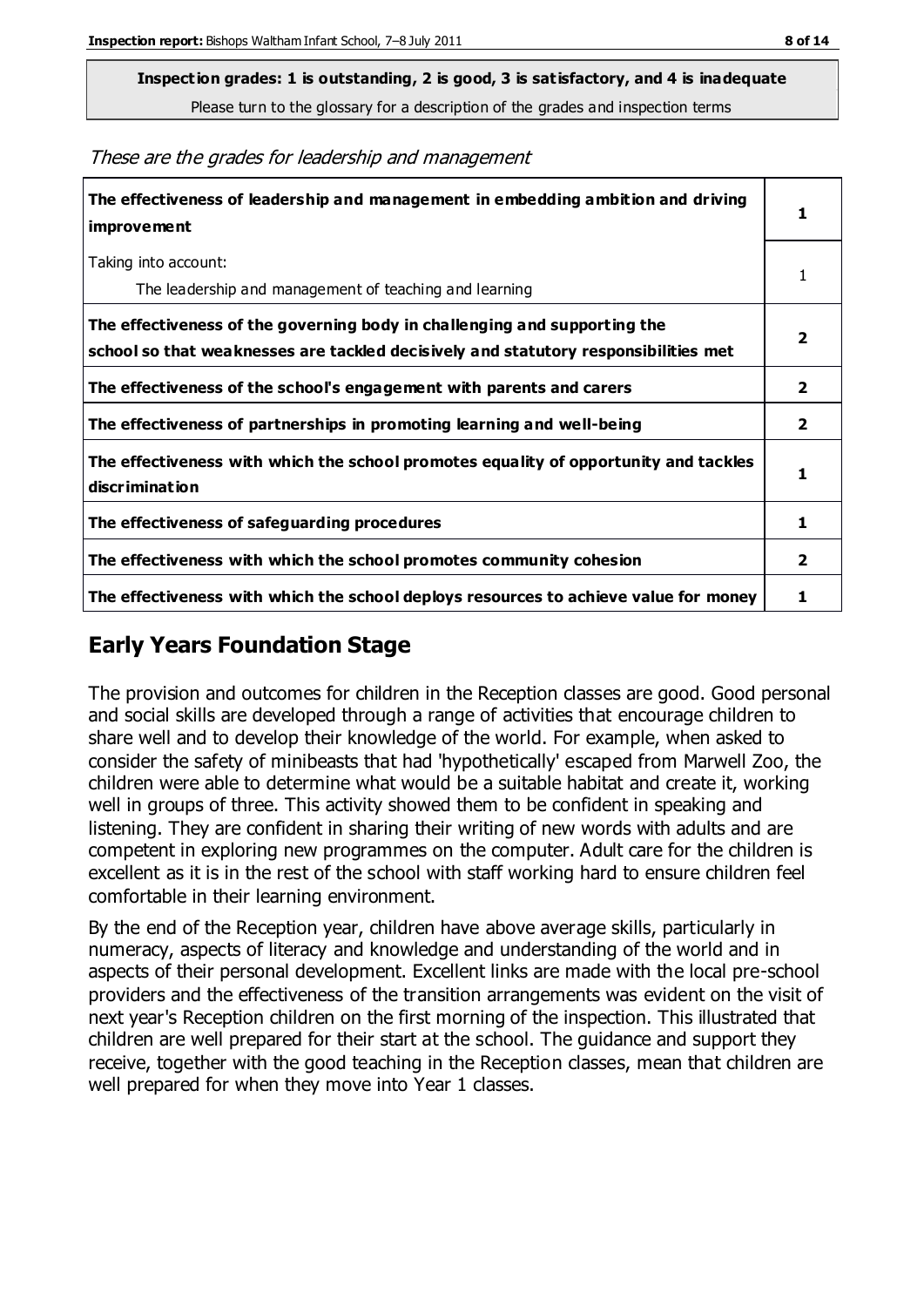Please turn to the glossary for a description of the grades and inspection terms

These are the grades for the Early Years Foundation Stage

| Overall effectiveness of the Early Years Foundation Stage                             |  |
|---------------------------------------------------------------------------------------|--|
| Taking into account:<br>Outcomes for children in the Early Years Foundation Stage     |  |
| The quality of provision in the Early Years Foundation Stage                          |  |
| The effectiveness of leadership and management of the Early Years Foundation<br>Stage |  |

### **Views of parents and carers**

With a high response from the questionnaires, the overwhelming majority of parents and carers indicated that their children's experience at school is positive. Their returns reflected many other strengths which are endorsed by the views of the inspectors. A very small minority of parents and carers raised concerns about the leadership and management of the school and the school taking account of their suggestions. There have been considerable improvements in the school's communication with parents and carers since the last inspection and a number of areas were identified in the inspection where the school took account of parents' and carers' views, for example in changing the report format. Many parents, carers and staff expressed in their questionnaires how pleased they were with improvements in the school saying that 'there is a real culture of learning'.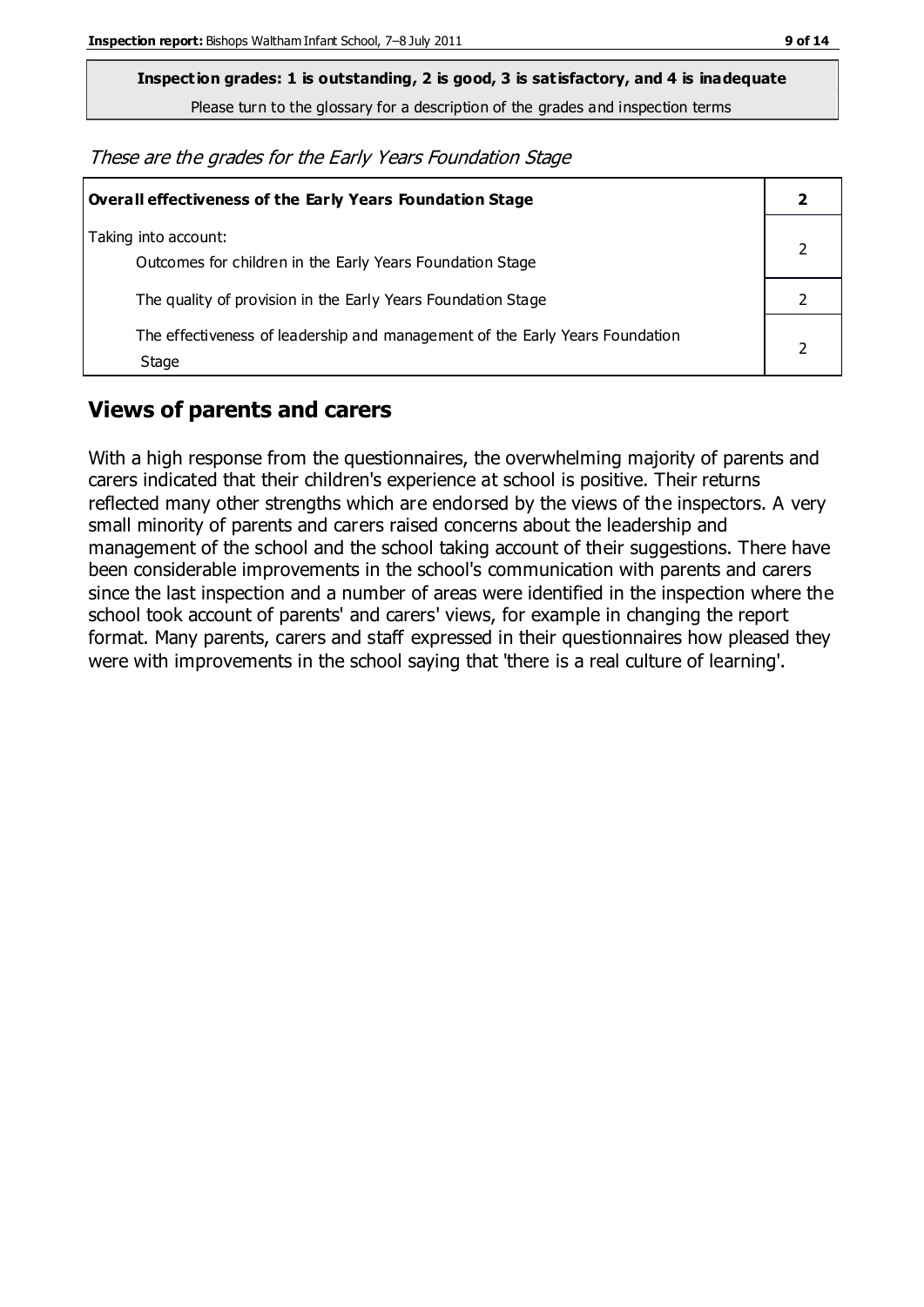#### **Responses from parents and carers to Ofsted's questionnaire**

Ofsted invited all the registered parents and carers of pupils registered at Bishops Waltham Infant School to complete a questionnaire about their views of the school.

In the questionnaire, parents and carers were asked to record how strongly they agreed with 13 statements about the school.

The inspection team received 88 completed questionnaires by the end of the on-site inspection. In total, there are 167 pupils registered at the school.

| <b>Statements</b>                                                                                                                                                                                                                                       |              | <b>Strongly</b><br>agree | <b>Agree</b> |               | <b>Disagree</b> |                | <b>Strongly</b><br>disagree |                |
|---------------------------------------------------------------------------------------------------------------------------------------------------------------------------------------------------------------------------------------------------------|--------------|--------------------------|--------------|---------------|-----------------|----------------|-----------------------------|----------------|
|                                                                                                                                                                                                                                                         | <b>Total</b> | $\frac{0}{0}$            | <b>Total</b> | $\frac{1}{2}$ | <b>Total</b>    | $\frac{1}{2}$  | <b>Total</b>                | $\frac{1}{2}$  |
| My child enjoys school                                                                                                                                                                                                                                  | 66           | 75                       | 21           | 24            | 1               | 1              | $\mathbf 0$                 | $\mathbf 0$    |
| The school keeps my child<br>safe                                                                                                                                                                                                                       | 72           | 82                       | 16           | 18            | 0               | 0              | $\mathbf 0$                 | $\mathbf 0$    |
| My school informs me about<br>my child's progress                                                                                                                                                                                                       | 56           | 64                       | 30           | 34            | 0               | 0              | $\mathbf 0$                 | $\mathbf 0$    |
| My child is making enough<br>progress at this school                                                                                                                                                                                                    | 60           | 68                       | 27           | 31            | $\mathbf{1}$    | 1              | $\mathbf 0$                 | $\mathbf 0$    |
| The teaching is good at this<br>school                                                                                                                                                                                                                  | 67           | 76                       | 18           | 20            | 0               | 0              | 0                           | $\mathbf 0$    |
| The school helps me to<br>support my child's learning                                                                                                                                                                                                   | 64           | 73                       | 23           | 26            | 1               | 1              | 0                           | $\mathbf 0$    |
| The school helps my child to<br>have a healthy lifestyle                                                                                                                                                                                                | 60           | 68                       | 28           | 32            | 0               | 0              | 0                           | $\pmb{0}$      |
| The school makes sure that<br>my child is well prepared for<br>the future (for example<br>changing year group,<br>changing school, and for<br>children who are finishing<br>school, entering further or<br>higher education, or entering<br>employment) | 62           | 70                       | 24           | 27            | $\mathbf{1}$    | 1              | $\mathbf 0$                 | $\mathbf 0$    |
| The school meets my child's<br>particular needs                                                                                                                                                                                                         | 57           | 65                       | 29           | 33            | 1               | 1              | $\mathbf 0$                 | $\mathbf 0$    |
| The school deals effectively<br>with unacceptable behaviour                                                                                                                                                                                             | 48           | 55                       | 36           | 41            | 1               | 1              | $\mathbf 0$                 | $\mathbf 0$    |
| The school takes account of<br>my suggestions and concerns                                                                                                                                                                                              | 37           | 41                       | 36           | 42            | 6               | $\overline{7}$ | 4                           | 5              |
| The school is led and<br>managed effectively                                                                                                                                                                                                            | 43           | 49                       | 31           | 35            | 8               | 9              | $\overline{2}$              | $\overline{2}$ |
| Overall, I am happy with my<br>child's experience at this<br>school                                                                                                                                                                                     | 70           | 80                       | 17           | 19            | $\mathbf 1$     | $\mathbf{1}$   | $\mathbf 0$                 | $\pmb{0}$      |

The table above summarises the responses that parents and carers made to each statement. The percentages indicate the proportion of parents and carers giving that response out of the total number of completed questionnaires. Where one or more parents and carers chose not to answer a particular question, the percentages will not add up to 100%.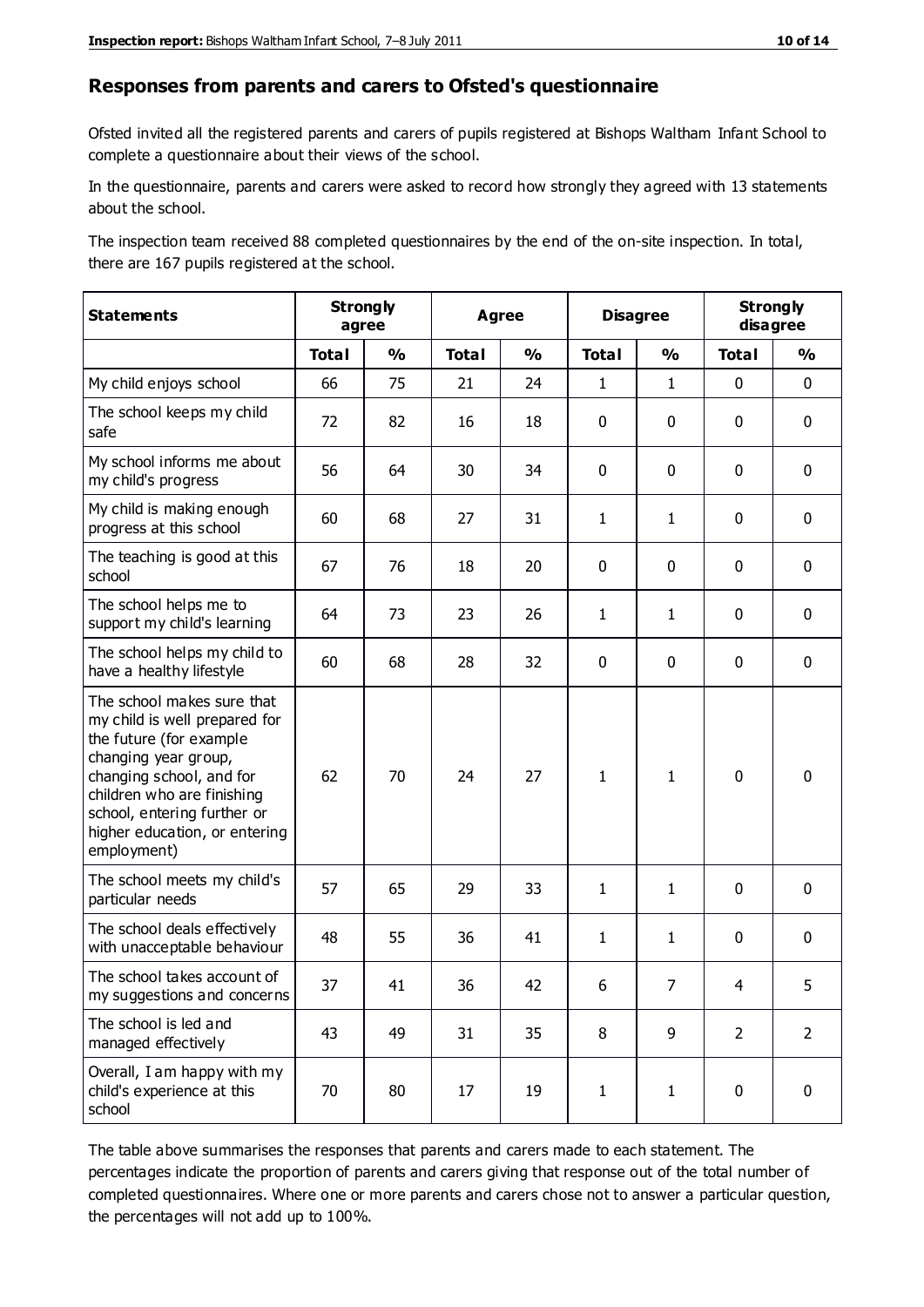# **Glossary**

| Grade   | <b>Judgement</b> | <b>Description</b>                                                                                                                                                                                                            |
|---------|------------------|-------------------------------------------------------------------------------------------------------------------------------------------------------------------------------------------------------------------------------|
| Grade 1 | Outstanding      | These features are highly effective. An outstanding school<br>provides exceptionally well for all its pupils' needs.                                                                                                          |
| Grade 2 | Good             | These are very positive features of a school. A school that<br>is good is serving its pupils well.                                                                                                                            |
| Grade 3 | Satisfactory     | These features are of reasonable quality. A satisfactory<br>school is providing adequately for its pupils.                                                                                                                    |
| Grade 4 | Inadequate       | These features are not of an acceptable standard. An<br>inadequate school needs to make significant improvement<br>in order to meet the needs of its pupils. Ofsted inspectors<br>will make further visits until it improves. |

### **What inspection judgements mean**

### **Overall effectiveness of schools**

|                       | Overall effectiveness judgement (percentage of schools) |      |                     |                   |
|-----------------------|---------------------------------------------------------|------|---------------------|-------------------|
| <b>Type of school</b> | <b>Outstanding</b>                                      | Good | <b>Satisfactory</b> | <b>Inadequate</b> |
| Nursery schools       | 46                                                      | 48   | 6                   |                   |
| Primary schools       | 6                                                       | 47   | 40                  | 7                 |
| Secondary schools     | 12                                                      | 39   | 38                  | 11                |
| Sixth forms           | 13                                                      | 42   | 41                  | 3                 |
| Special schools       | 28                                                      | 49   | 19                  | 4                 |
| Pupil referral units  | 14                                                      | 45   | 31                  | 10                |
| All schools           | 10                                                      | 46   | 37                  |                   |

New school inspection arrangements were introduced on 1 September 2009. This means that inspectors now make some additional judgements that were not made previously.

The data in the table above are for the period 1 September 2010 to 31 December 2010 and are consistent with the latest published official statistics about maintained school inspection outcomes (see **[www.ofsted.gov.uk](http://www.ofsted.gov.uk/)**).

The sample of schools inspected during 2010/11 was not representative of all schools nationally, as weaker schools are inspected more frequently than good or outstanding schools.

Percentages are rounded and do not always add exactly to 100.

Sixth form figures reflect the judgements made for the overall effectiveness of the sixth form in secondary schools, special schools and pupil referral units.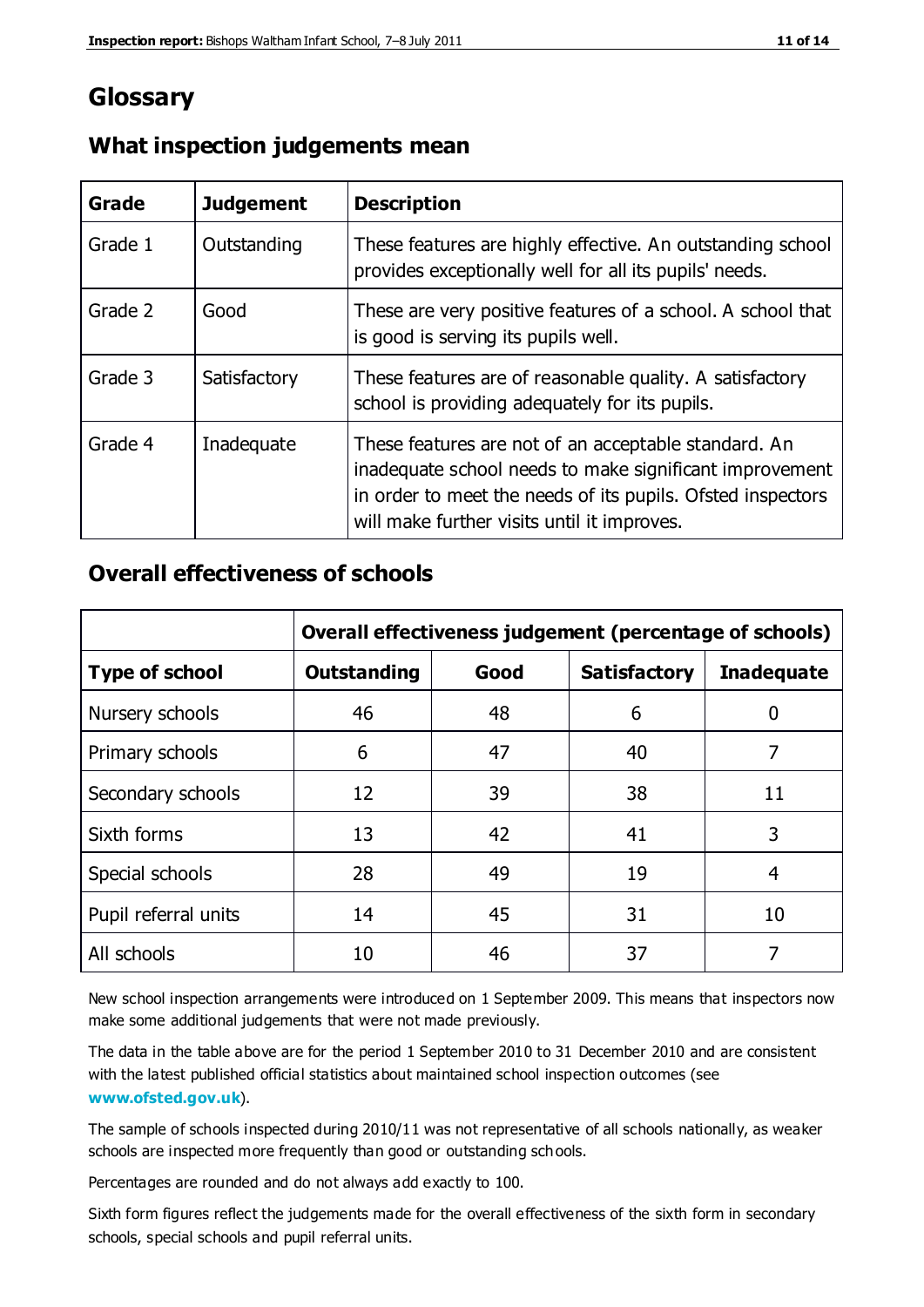# **Common terminology used by inspectors**

| Achievement:               | the progress and success of a pupil in their learning,<br>development or training.                                                                                                                                                          |  |  |
|----------------------------|---------------------------------------------------------------------------------------------------------------------------------------------------------------------------------------------------------------------------------------------|--|--|
| Attainment:                | the standard of the pupils' work shown by test and<br>examination results and in lessons.                                                                                                                                                   |  |  |
| Capacity to improve:       | the proven ability of the school to continue<br>improving. Inspectors base this judgement on what<br>the school has accomplished so far and on the quality<br>of its systems to maintain improvement.                                       |  |  |
| Leadership and management: | the contribution of all the staff with responsibilities,<br>not just the headteacher, to identifying priorities,<br>directing and motivating staff and running the school.                                                                  |  |  |
| Learning:                  | how well pupils acquire knowledge, develop their<br>understanding, learn and practise skills and are<br>developing their competence as learners.                                                                                            |  |  |
| Overall effectiveness:     | inspectors form a judgement on a school's overall<br>effectiveness based on the findings from their<br>inspection of the school. The following judgements,<br>in particular, influence what the overall effectiveness<br>judgement will be. |  |  |
|                            | The school's capacity for sustained<br>improvement.                                                                                                                                                                                         |  |  |
|                            | Outcomes for individuals and groups of pupils.                                                                                                                                                                                              |  |  |
|                            | The quality of teaching.                                                                                                                                                                                                                    |  |  |
|                            | The extent to which the curriculum meets<br>pupils' needs, including, where relevant,<br>through partnerships.                                                                                                                              |  |  |
|                            | The effectiveness of care, guidance and<br>support.                                                                                                                                                                                         |  |  |
| Progress:                  | the rate at which pupils are learning in lessons and<br>over longer periods of time. It is often measured by<br>comparing the pupils' attainment at the end of a key                                                                        |  |  |

stage with their attainment when they started.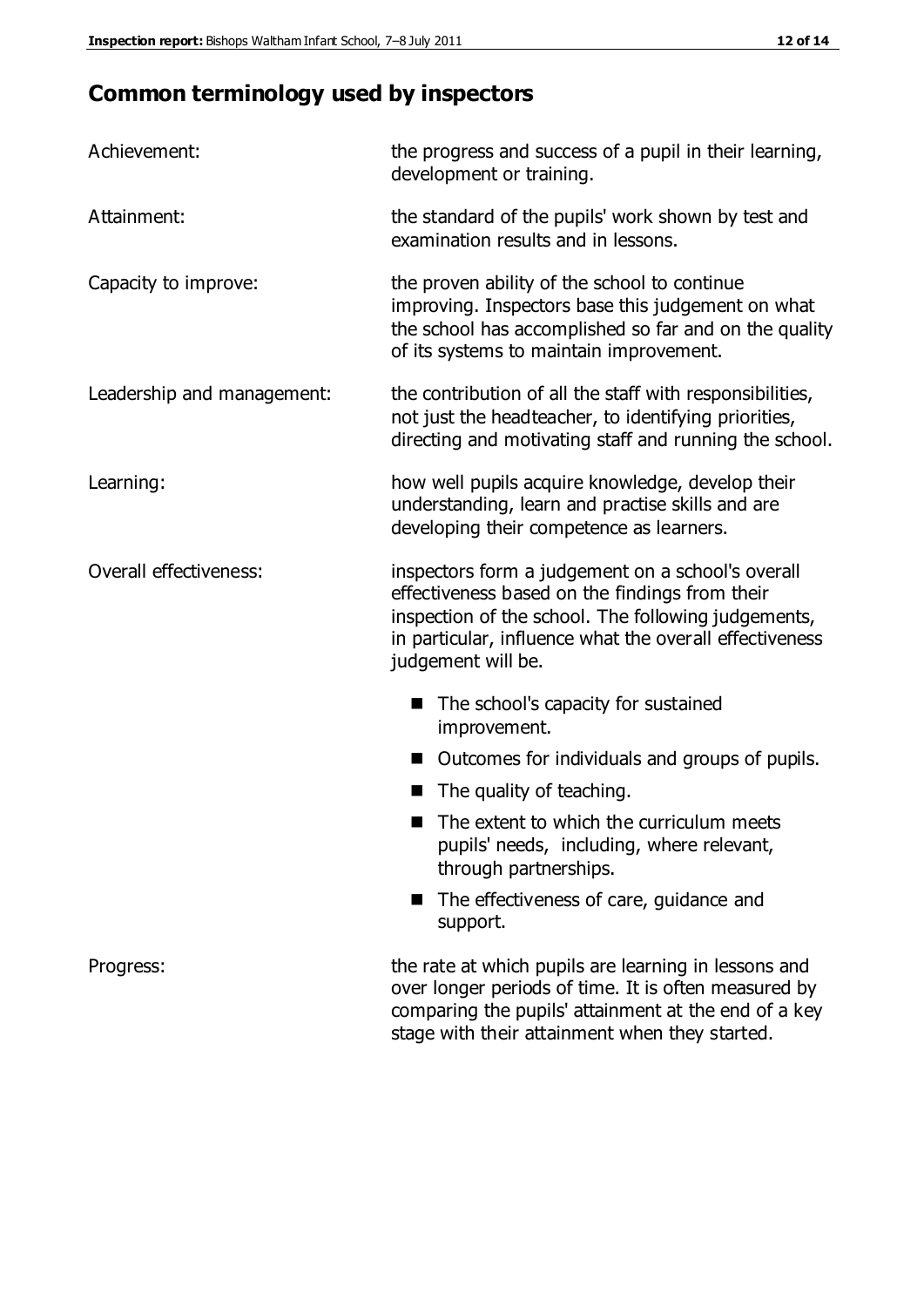### **This letter is provided for the school, parents and carers to share with their children. It describes Ofsted's main findings from the inspection of their school.**

#### 12 July 2011

#### Dear Pupils

#### **Inspection of Bishops Waltham Infants School, Bishops Waltham**

#### SO32 1EP

Thank you all for making us so welcome during our recent visit. We really enjoyed you telling us about all the exciting topics that you do and I really enjoyed hearing your singing on Friday afternoon. You told us how happy you are at school and how much you enjoy your lessons and we think you go to an outstanding school. This is because the adults help you to do well in many ways. By the time you leave the school you have made excellent progress. These are some of the things that we think are particularly good.

- Your behaviour is excellent.
- You know how to stay safe very well and keep fit and healthy.
- $\blacksquare$  The new range of topics, the visitors to the schools and visits to places like HMS Victory are excellent.
- Your headteacher knows what she and the other adults need to do to make your school even better.

Even in the best schools there are things that need improving. We have asked that teachers in the Reception class allow you to explore the outdoor area more imaginatively and allow you to decide for yourselves how you want to explore. We have also asked teachers to help you learn about how different people around the country and the world, live.

Thank you for all your help with our visit.

Yours sincerely

Timothy Feast Lead inspector